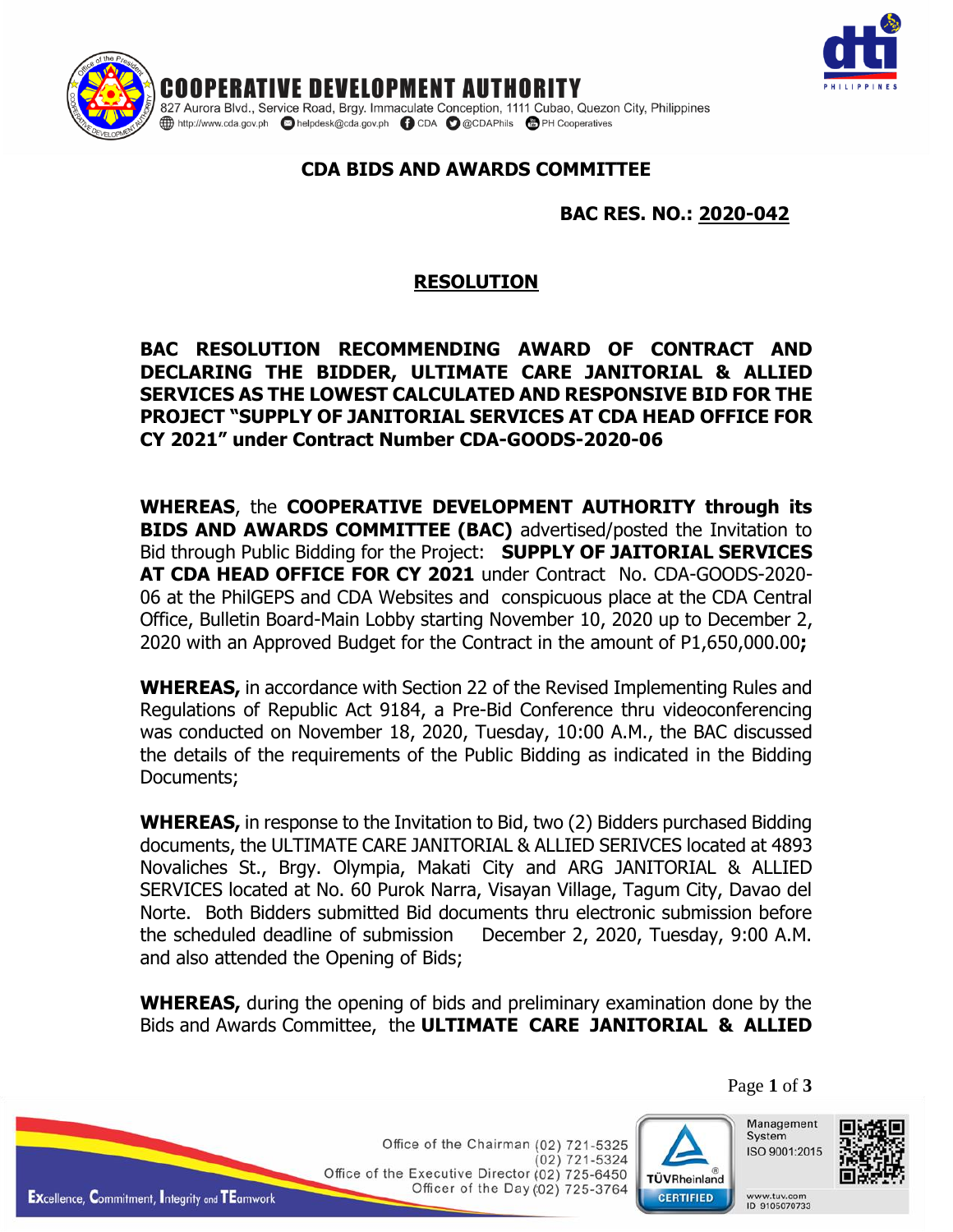



**SERVICES** was rated "Passed" by the BAC for their submitted Envelope No. 1 or compliant with the Technical Component;

**WHEREAS,** the Envelope No. 2 (Financial component) submitted by **ULTIMATE CARE JANITORIAL & ALLIED SERVICES** was opened and determined by the BAC compliant vis-à-vis the requirements particularly the Bid Price and the Bid Form as submitted, thus the result was read as follows;

## **ABC = P 1,650,000.00**

| <b>Name of Bidder</b>                                      | <b>Type of Bid</b>                        | <b>Amount of</b>    | <b>Amount of Bid</b> |
|------------------------------------------------------------|-------------------------------------------|---------------------|----------------------|
|                                                            | <b>Security</b>                           | <b>Bid Security</b> | as Read              |
| 1. Ultimate Care<br>Janitorial & Allied<br><b>Services</b> | <b>Bid Securing</b><br><b>Declaration</b> | n/a                 | P1,419,373.20        |

**WHEREAS**, upon detailed bid evaluation, due diligence and post qualification conducted by the Technical Working Group on December 14, 2020, the eligibility and technical requirements and the financial bid proposal submitted by **ULTIMATE CARE JANITORIAL & ALLIED SERVICES** was determined to be in order and complete. Hence, the bid proposal of the said Bidder **was declared responsive;**

**WHEREAS,** upon motion and seconded as there was no objection to the findings, the Bids and Awards Committee agreed **to recommend the Bid of ULTIMATE CARE JANITORIAL & ALLIED SERVICES for the Project: SUPPLY OF JANITORIAL SERVICES AT CDA HEAD OFFICE FOR CY 2021" under Contract Number CDA-GOODS-2020-06** as **COMPLIANT/RESPONSIVE** with the requirements of the Bidding Documents;

**NOW, THEREFORE,** for and in consideration of the foregoing, **WE,** the Members of the CDA Bids and Awards Committee (BAC), hereby **RECOMMEND** to the Head of the Procuring Entity (HoPE) the following:

> Office of the Chairman (02) 721-5325  $(02)$  721-5324 Office of the Executive Director (02) 725-6450 Officer of the Day (02) 725-3764



Page **2** of **3**